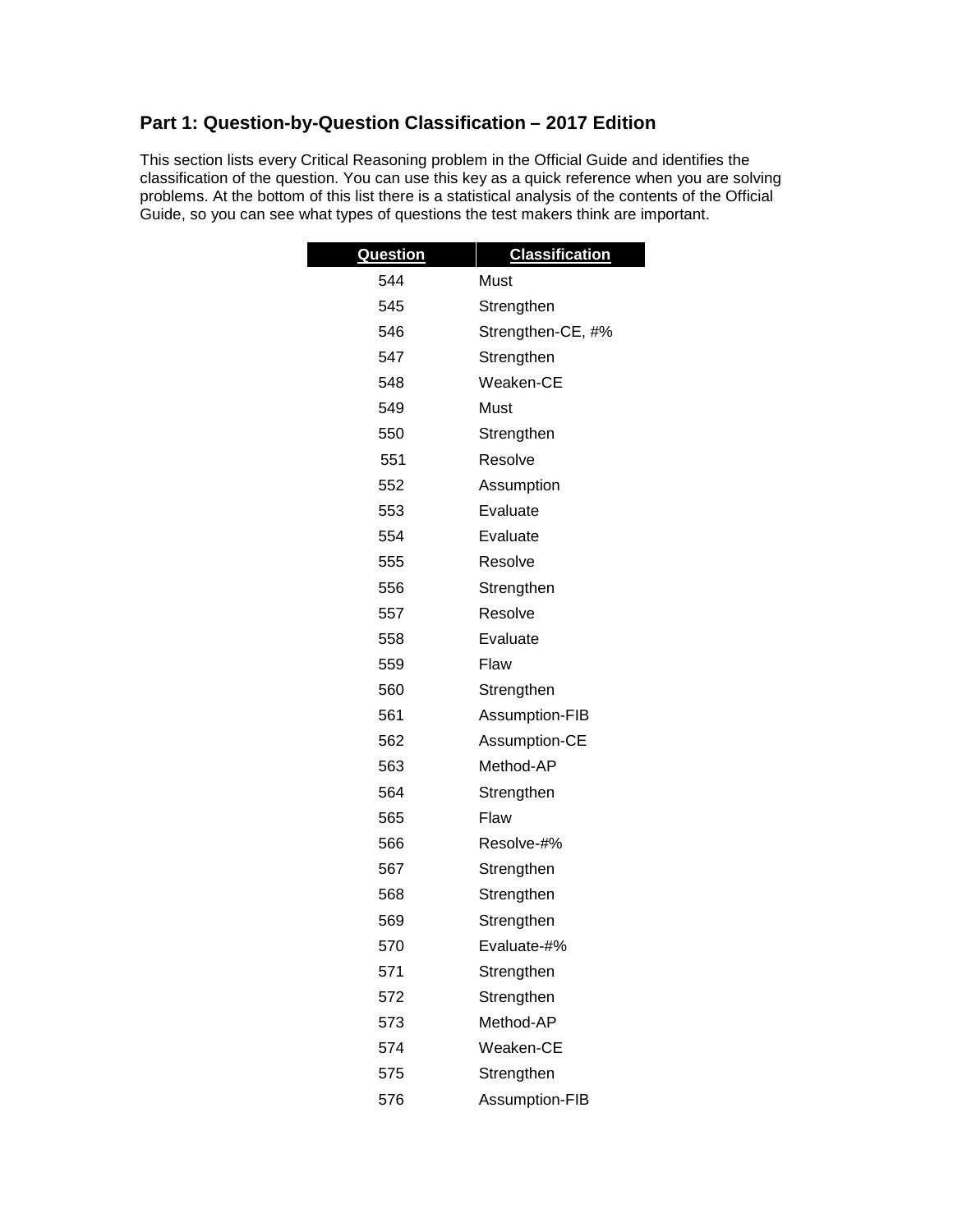| 577 | Assumption-FIB     |
|-----|--------------------|
| 578 | Method             |
| 579 | Evaluate           |
| 580 | Strengthen-#%      |
| 581 | Assumption-CE      |
| 582 | Must               |
| 583 | Assumption-FIB     |
| 584 | Resolve-#%         |
| 585 | Assumption         |
| 586 | Evaluate           |
| 587 | Resolve            |
| 588 | Weaken-FIB, #%     |
| 589 | Weaken             |
| 590 | Assumption         |
| 591 | Must               |
| 592 | Strengthen-CE      |
| 593 | Assumption-FIB     |
| 594 | Strengthen         |
| 595 | Strengthen         |
| 596 | Resolve-CE         |
| 597 | Weaken             |
| 598 | Strengthen-CE      |
| 599 | Strengthen-CE      |
| 600 | Weaken             |
| 601 | Assumption-FIB     |
| 602 | Strengthen-CE      |
| 603 | Assumption-FIB     |
| 604 | Strengthen-CE, #%  |
| 605 | Assumption-FIB     |
| 606 | Weaken-CE          |
| 607 | Assumption         |
| 608 | Assumption-#%      |
| 609 | Must-FIB           |
| 610 | Strengthen-CE      |
| 611 | Assumption-CE, FIB |
| 612 | Strengthen-CE      |
| 613 | Assumption-FIB     |
| 614 | Resolve            |
| 615 | Resolve            |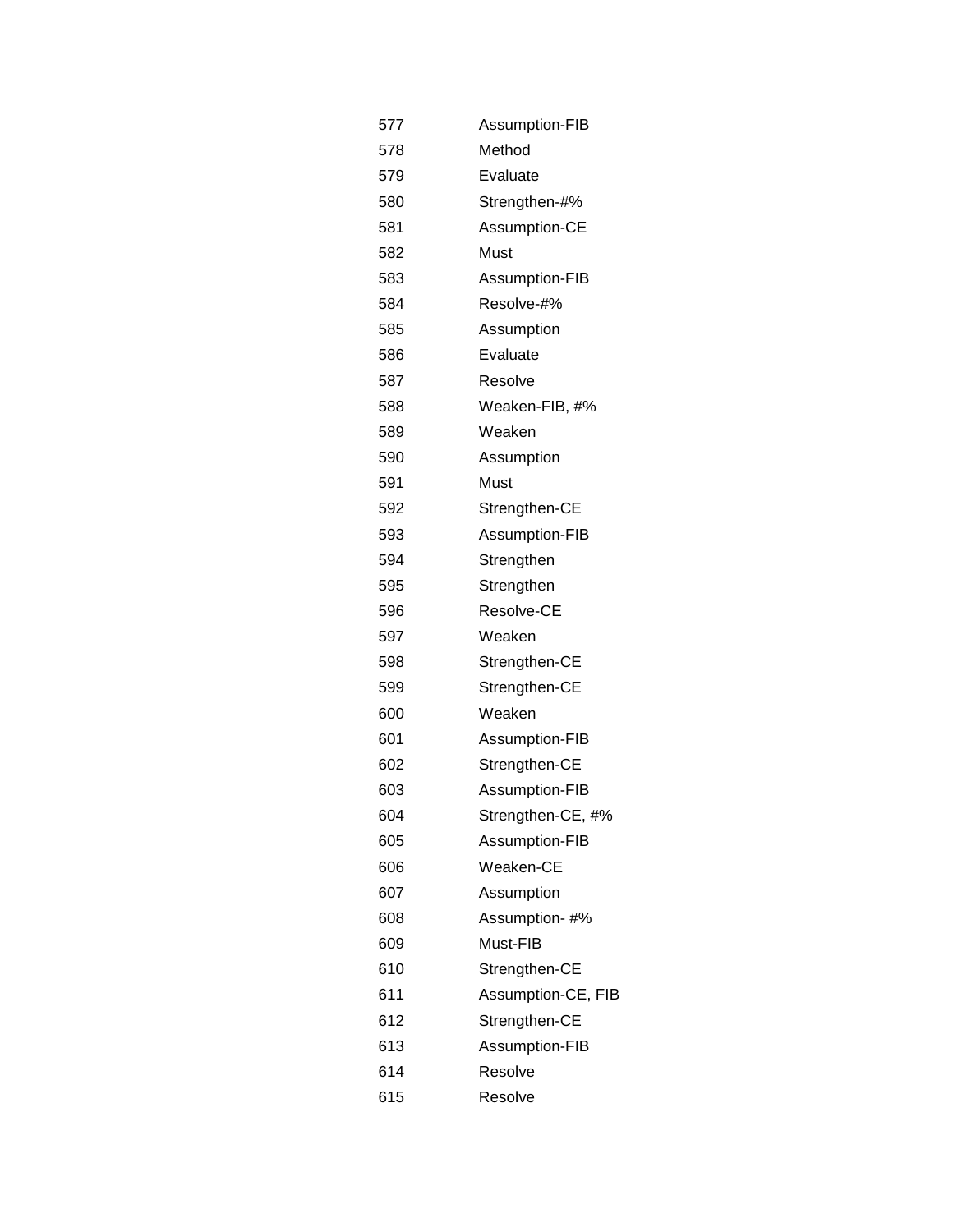| 616 | Assumption-CE     |
|-----|-------------------|
| 617 | Weaken-CE, #%     |
| 618 | Weaken-CE         |
| 619 | Must              |
| 620 | Weaken            |
| 621 | Weaken            |
| 622 | Resolve           |
| 623 | Weaken-CE         |
| 624 | Method-AP         |
| 625 | Method-AP         |
| 626 | Strengthen        |
| 627 | Weaken-CE         |
| 628 | Assumption-CE, #% |
| 629 | Weaken            |
| 630 | Resolve           |
| 631 | Evaluate          |
| 632 | Evaluate          |
| 633 | Flaw              |
| 634 | Evaluate-CE       |
| 635 | Assumption        |
| 636 | Method-AP         |
| 637 | Evaluate          |
| 638 | Method-AP         |
| 639 | Strengthen        |
| 640 | Weaken            |
| 641 | Evaluate          |
| 642 | Assumption        |
| 643 | Weaken            |
| 644 | Weaken            |
| 645 | MP-CE             |
| 646 | Method-AP         |
| 647 | Strengthen-CE     |
| 648 | Resolve-#%        |
| 649 | Strengthen-CE     |
| 650 | Assumption        |
| 651 | Method-AP         |
| 652 | Assumption-FIB    |
| 653 | Must              |
| 654 | Weaken            |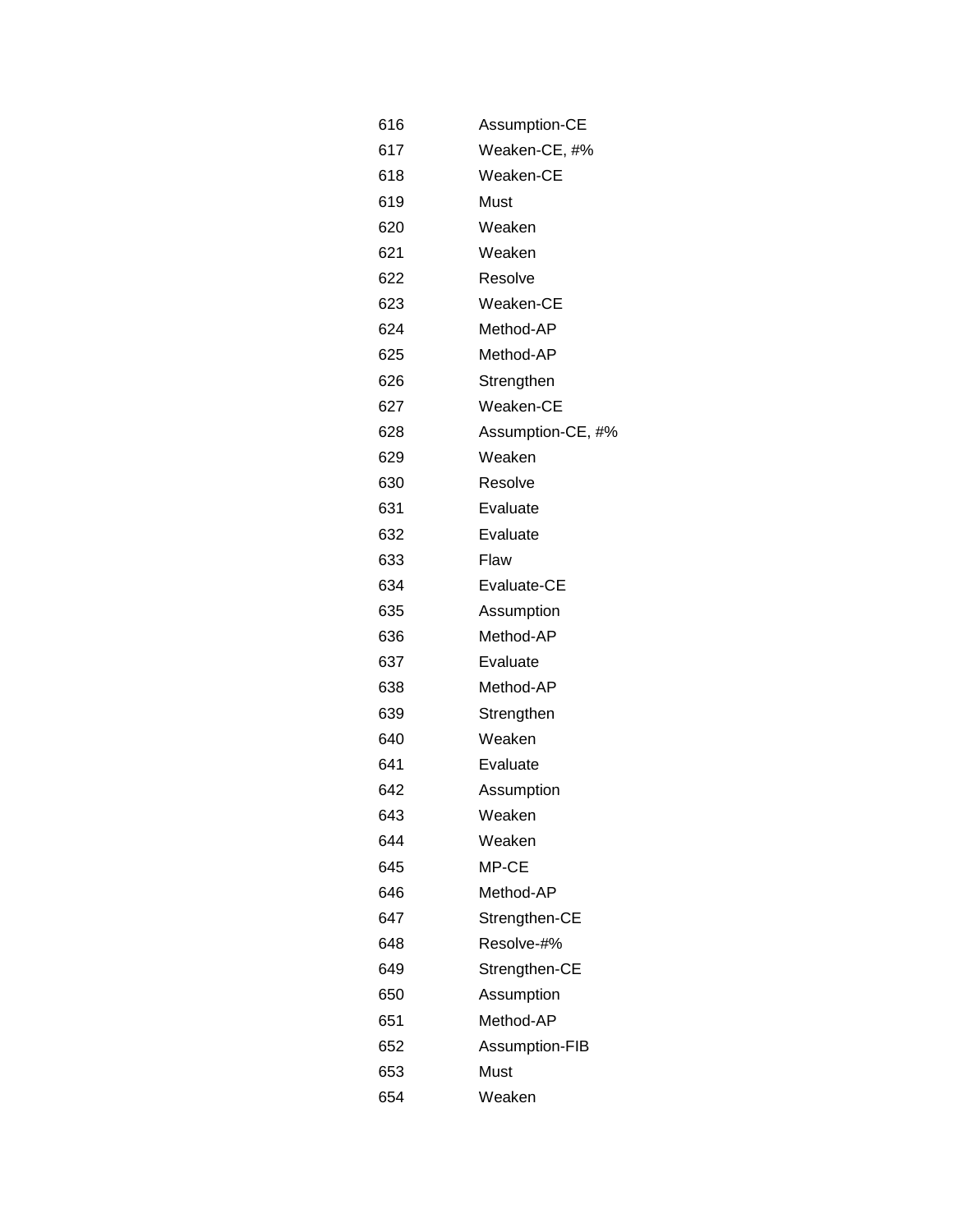| 655 | Assumption-#% |
|-----|---------------|
| 656 | Strengthen    |
| 657 | Assumption-CE |
| 658 | Weaken-CE     |
| 659 | Method-AP     |
| 660 | Strengthen    |
| 661 | Must          |
| 662 | Evaluate      |
| 663 | Weaken        |
| 664 | Resolve       |
| 665 | StrengthenX   |
| 666 | Weaken        |
| 667 | Weaken        |
|     |               |

## **Official Guide for GMAT Review 2017 Edition Question Statistics**

|  | <b>Question Type Frequency</b> |  |
|--|--------------------------------|--|
|--|--------------------------------|--|

| <b>Type</b>             | <b>Number</b> | <b>Percentage of whole</b> |
|-------------------------|---------------|----------------------------|
| <b>Must</b>             | 8             | 6.45%                      |
| <b>MP</b>               | 1             | $0.08\%$                   |
| <b>Assumption</b>       | 25            | 20.16%                     |
| <b>Strengthen</b>       | 30            | 24.19%                     |
| <b>Resolve</b>          | 13            | 10.48%                     |
| Weaken                  | 22            | 17.74%                     |
| <b>Method</b>           | 10            | 8.06%                      |
| <b>Flaw</b>             | 3             | 2.42%                      |
| <b>Evaluate</b>         | 12            | 9.68%                      |
| FIB (Fill in the blank) | 13            | 10.48%                     |
| Except $(X)$            | 1             | 0.08%                      |

## **Problem Type Frequency**

| <u>Type</u> | <b>Number</b> | <b>Percentage of whole</b> |
|-------------|---------------|----------------------------|
| CE.         | 27            | 21.77%                     |
| #%          | 12            | 9.68%                      |